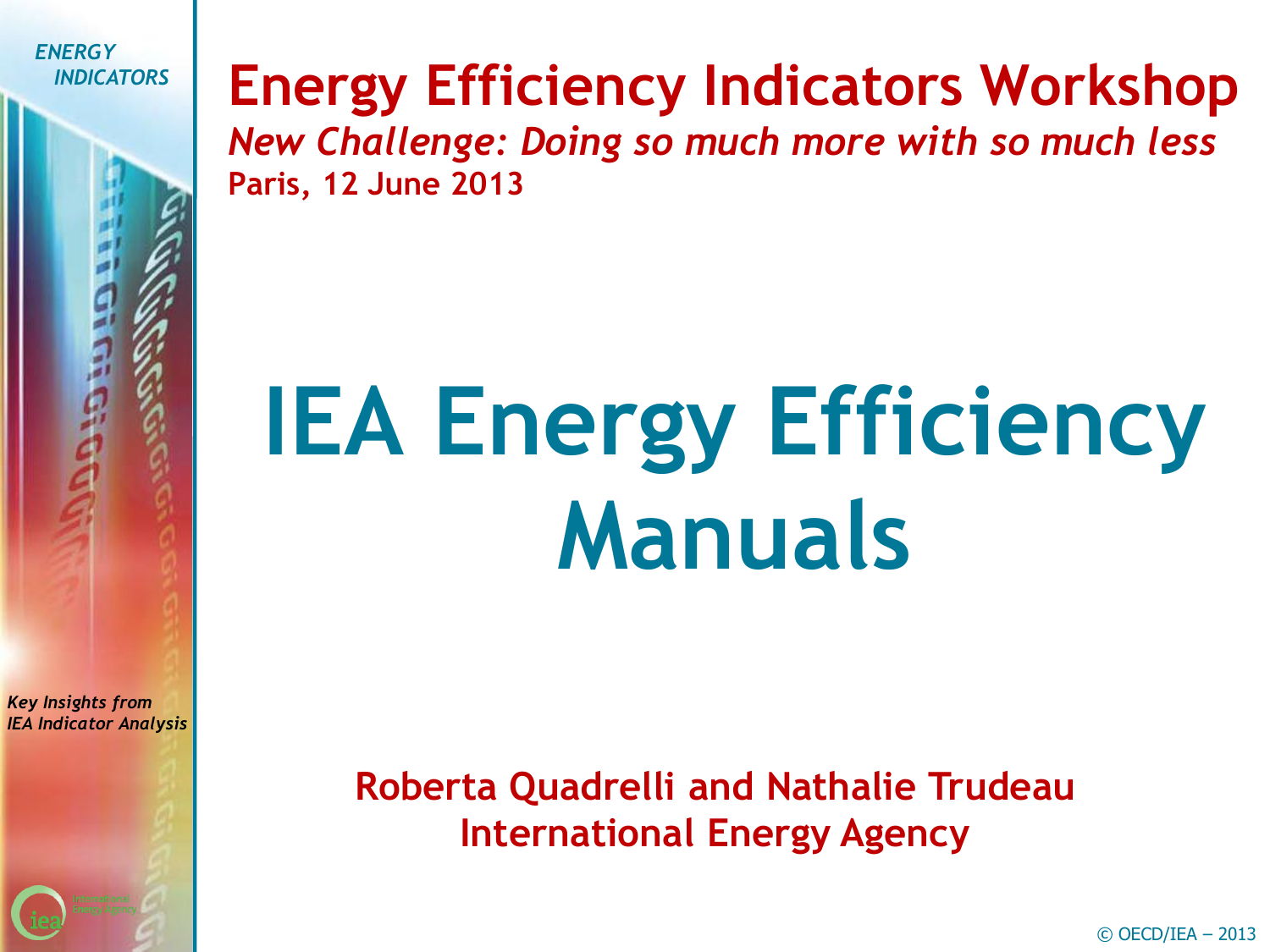### **Why EE manuals?**

■ Growing recognition of the importance of **energy efficiency (the "hidden fuel")**

■ More detailed data needed to build **meaningful energy use indicators**

- The IEA received many requests from **countries, individuals, organizations on several issues:**
- *Key Insights from IEA Indicator Analysis*
- **What indicators to use?**
- **How to build these indicators?**
- **How to collect the data needed for these indicators?**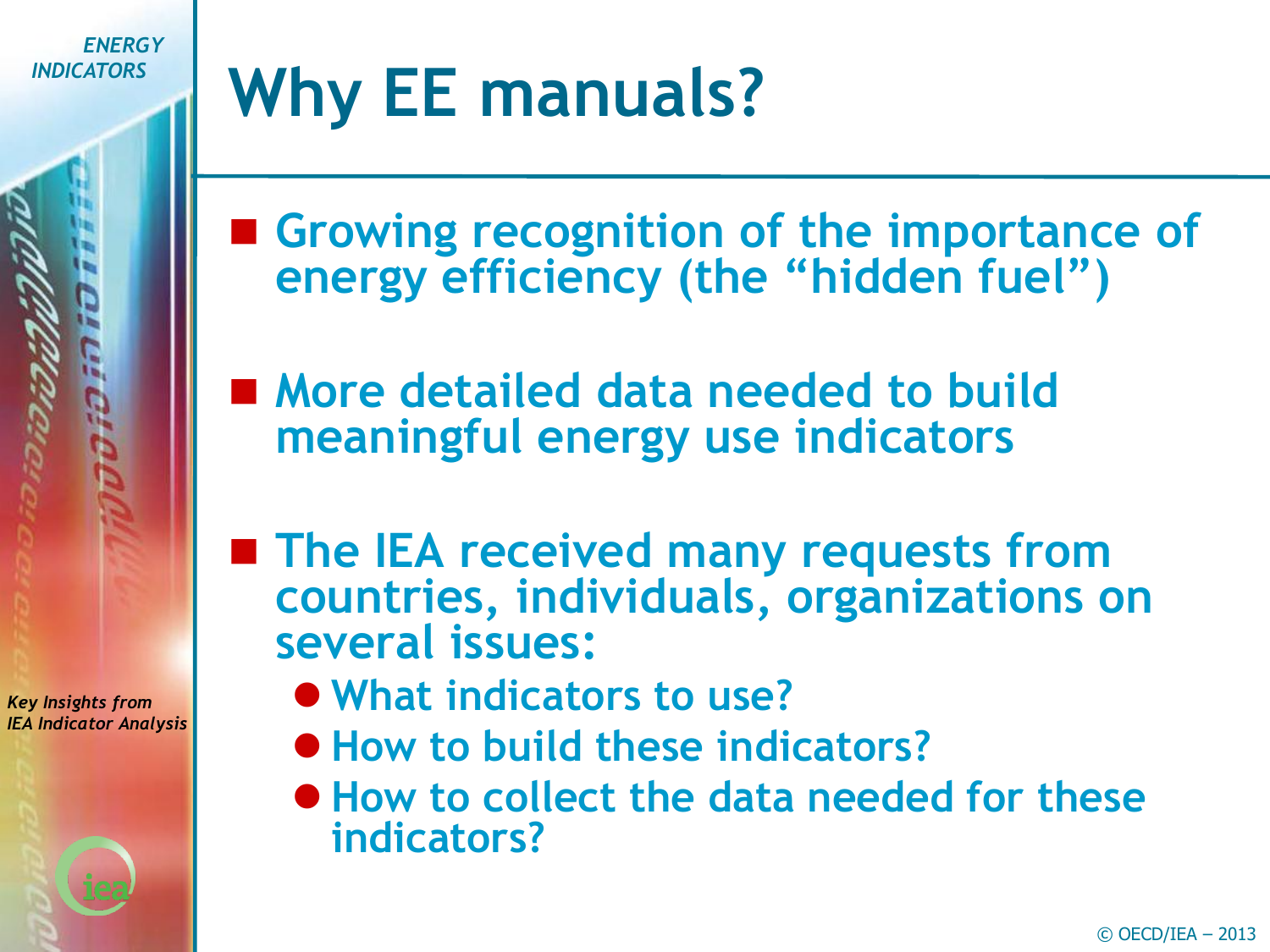# **Two complementary Manuals**

**Analysis of energy indicators**

- **What are the basic indicators**
- **How to track the improvement in appliances energy efficiency**

■ What are the key **insights from enduse level information**

**Data for energy indicators**

- Where to find the **basic information**
- How to collect or **develop data on unit energy consumption**
- What are the **different method used to develop data at the end-use level**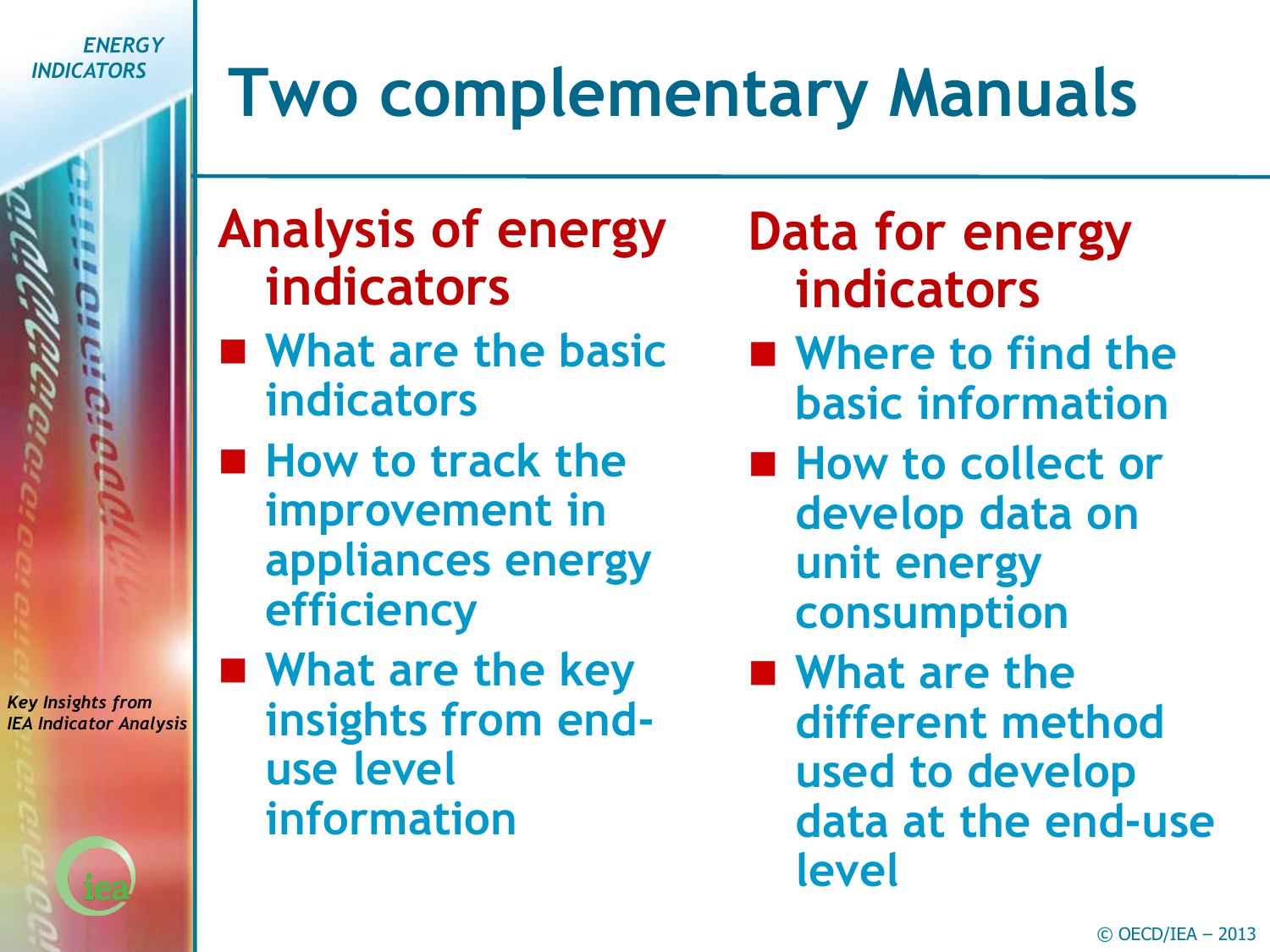*Key Insights from IEA Indicator Analysis*

# **How to gather information?**

### **Manual on Statistics for Energy Efficiency Indicators**

- To guide the establishment of a **data framework for energy efficiency indicators**
- To support collection of **internationally comparable data (e.g. those required by the IEA template and beyond)**
- To exchange information and **expertise on best existing practices across countries**
- To identify main challenges and **areas for improvement in the data collection**

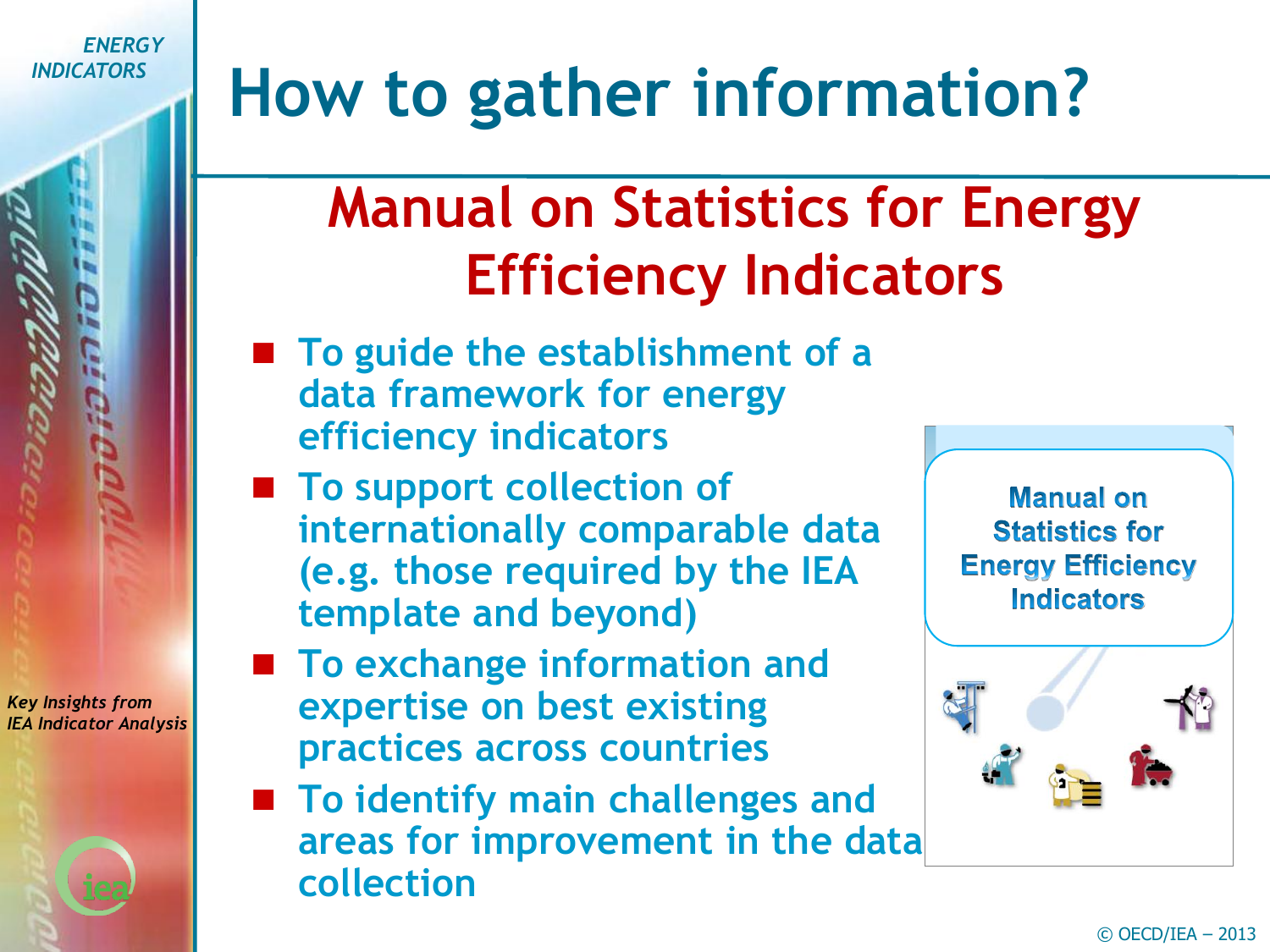

## **Table of Content**

- **Introduction: why a manual?**
- **What are energy efficiency indicators?**
- **How to collect the data for indicators?**



- **Collecting what and how for the Residential sectors**
- **Collecting what and how for the Services sector**
- **Collecting what and how for the Industry sector**
- **Collecting what and how for the Transport sector**
- **Validating the data**

- **Disseminating the data**
	- **Annex: country practices**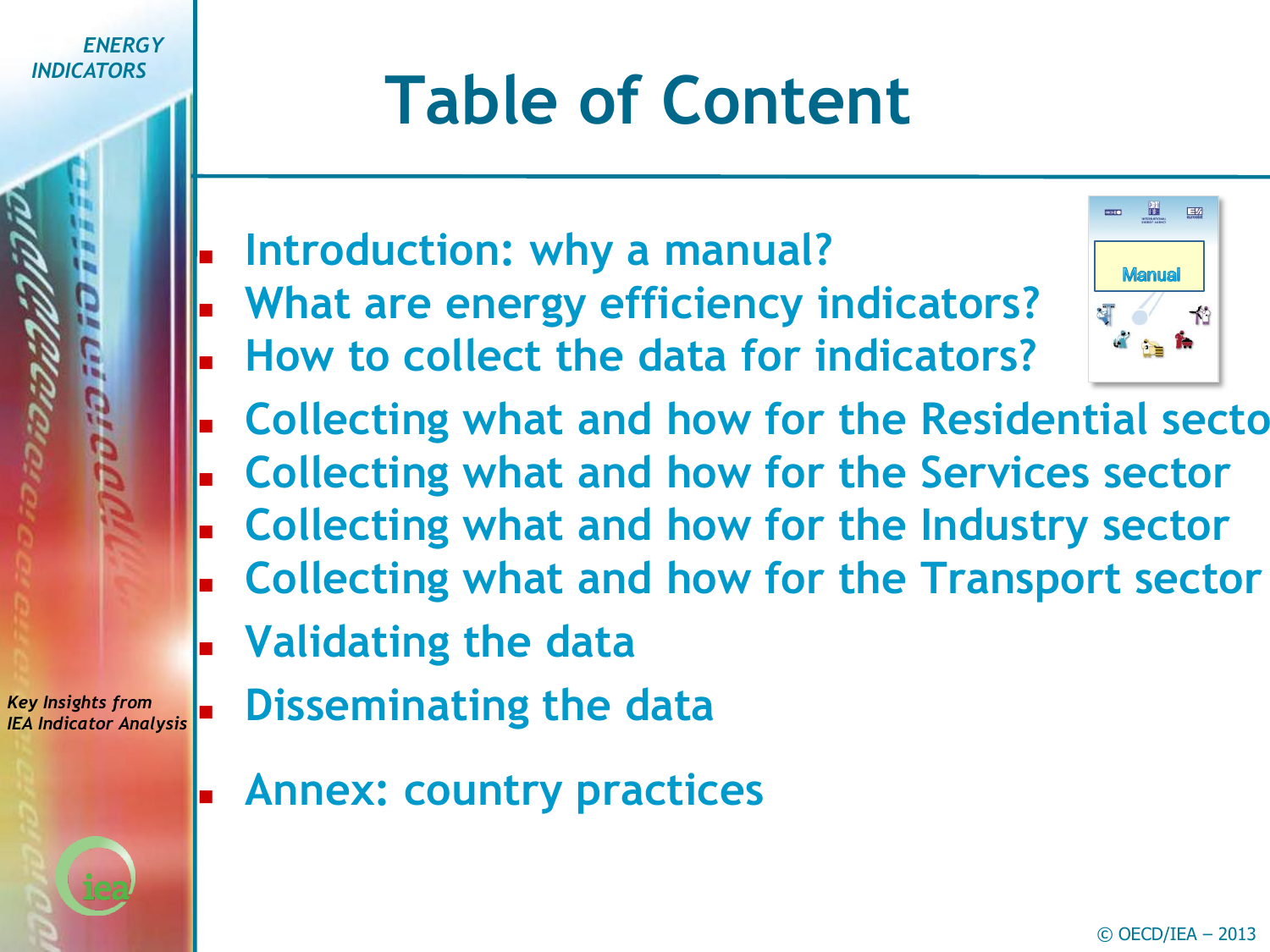# **Structure of sectoral chapters**

- **What does the residential sector mean and cover?**
- **Why is the residential sector important**
- **What are the main end-uses driving the consumption of** 
	- **the sector?**
- **What are the most frequently used indicators?**
	- **The data behind the indicators** 
		- **Energy consumption data**
		- **Activity data**
	- **How to collect data?**
		- **Administrative sources**
		- **Surveying**
		- **Measuring and Metering**
		- **Modelling**

*Key Insights from IEA Indicator Analysis*

#### $©$  OECD/IEA  $-$  2013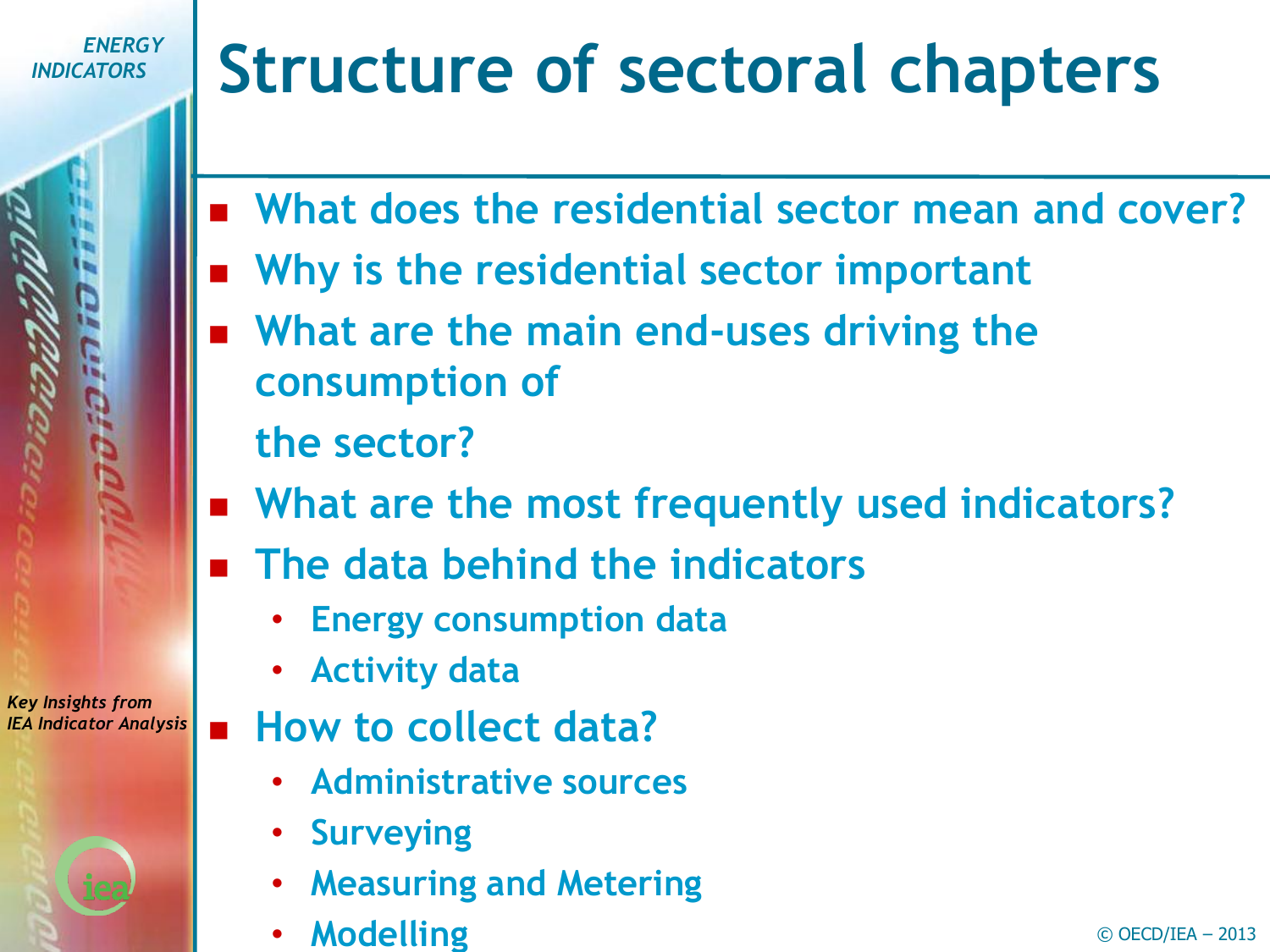### **What are the most frequently used indicators?**

#### Figure 6 · Pyramid of services space heating indicators

Total space heating consumption (absolute or as a share of services consumption)

Share of each energy source in total space heating consumption mix

Space heating consumption per floor area (and per floor area heated) @

Space heating consumption per value added н2Ь.

For each service category: space heating con-H3a sumption per unit of activity

For each type of heating system: space heating consumption per floor area (and per floor area heated) For each energy source: space heating energy per floor area (and per floor area heated)

*Key Insights from IEA Indicator Analysis*

> **One recommended indicator for each sector and end-use/subsector**

H3b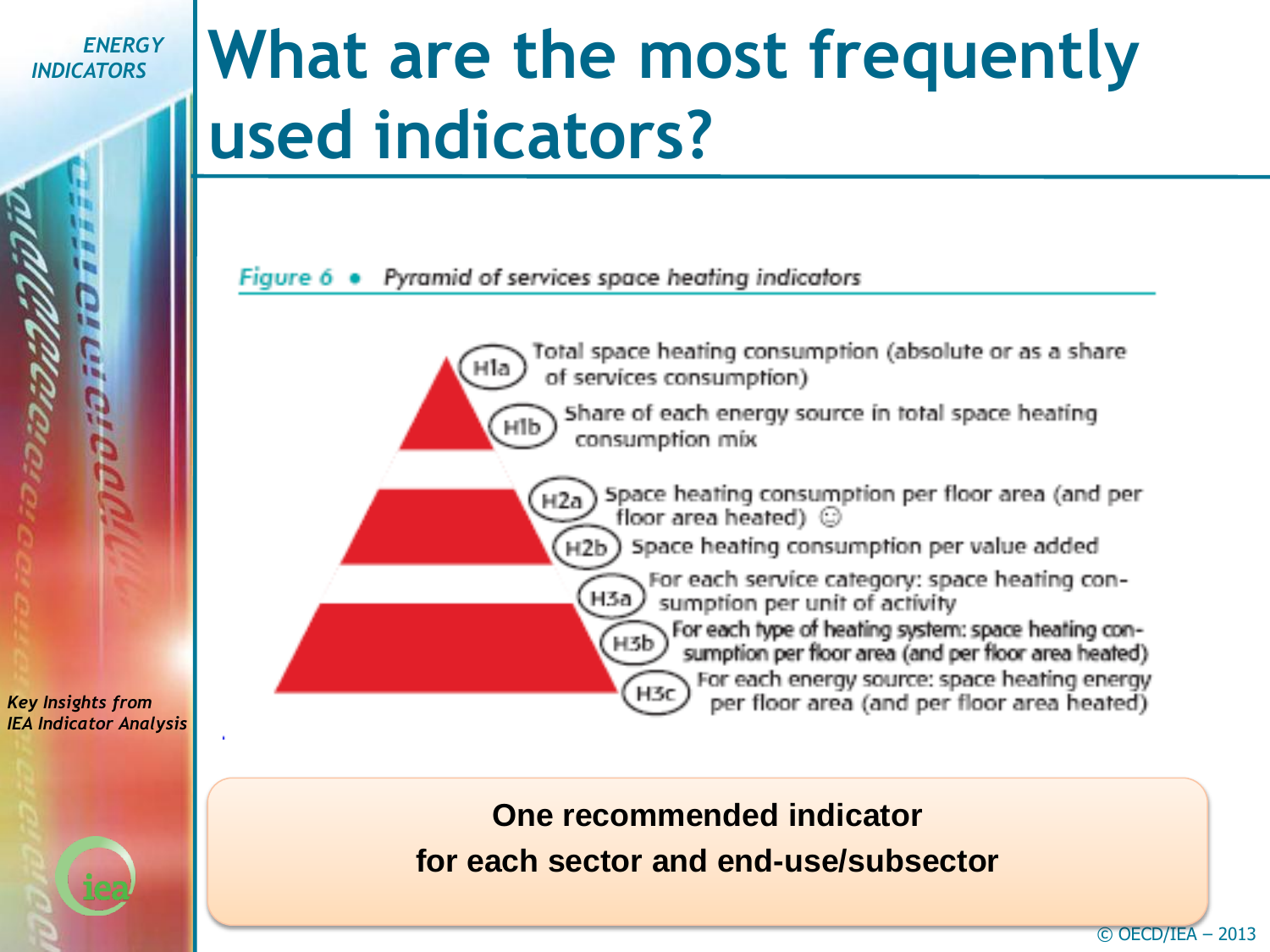*Key Insights from IEA Indicator Analysis*

### **How to collect data? Synthesis from practices**

|                                                                                                                |                                                                                                                        |                                                                                                                                                                                       | Photo & Scalebook<br><b><i><u>Assessment</u></i></b>                                                                                                                                                                                                              |                                                                                                            | -<br>344               |                                                         |                          | <b>Report Follows</b><br>--<br>−                                  |                   |                  |
|----------------------------------------------------------------------------------------------------------------|------------------------------------------------------------------------------------------------------------------------|---------------------------------------------------------------------------------------------------------------------------------------------------------------------------------------|-------------------------------------------------------------------------------------------------------------------------------------------------------------------------------------------------------------------------------------------------------------------|------------------------------------------------------------------------------------------------------------|------------------------|---------------------------------------------------------|--------------------------|-------------------------------------------------------------------|-------------------|------------------|
| for the 2 days are to the Marie Library<br><b>MAGAZINE OF</b>                                                  |                                                                                                                        | <b>CENTRAL COM</b><br>mark 1<br>z                                                                                                                                                     | <b>COM</b>                                                                                                                                                                                                                                                        |                                                                                                            |                        |                                                         |                          |                                                                   |                   |                  |
| <b>B. All Ave.</b><br><b>Lakes a</b><br>---<br><b>House</b><br>Kong of<br>Rac v                                | <b>Newman</b><br>-<br>xx<br><b>Jack Ave.</b><br>a.<br>.<br><b>THEFT</b><br>an Tarri                                    | the action of the con-<br>-<br><b>Contract Details</b><br>and a<br><b></b>                                                                                                            |                                                                                                                                                                                                                                                                   |                                                                                                            | a<br>-<br>×            | <b>Buck A</b>                                           |                          |                                                                   |                   | н                |
| <b>Carried at</b><br>$\overline{a}$<br>$-1$<br><b>William</b><br>A Lockett                                     | <b>COLLEGE</b><br>ᇤ<br><b>Bradin Street</b><br>Mary 6<br>$-1$<br><b>Margaret</b><br><b>Service</b><br>ᅭ<br>$-4000000$  | and and 1<br><b><i>CASE AND</i></b><br><b>Selection</b><br>.                                                                                                                          | <b>Contact of Contact and Contact of the Contact of Contact and Contact of Contact of The Contact of The Contact of The Contact of The Contact of The Contact of The Contact of The Contact of The Contact of The Contact of The</b><br>ing has been discount out | $-$                                                                                                        | ÷<br>-<br>≂<br>x<br>55 | <b>Bradithan Little Location</b><br>And Ave. 4 Sections |                          |                                                                   |                   |                  |
| $-0.504$<br>Colorado Maria<br>---<br>Andrew A<br>Tool.<br>esse<br>Arrest 6                                     | ≂<br>$1.0 - 1.0$<br>360000<br>u<br><b>District</b><br>5.<br>. .<br><b>SECTOR</b><br><b>ALL AFRICAN</b>                 | m.<br><b><i><u>Products</u></i></b><br><b>COLLANS</b><br><b>Lighted</b><br><b>Grid Fortun</b><br><b>CORNER</b><br><b>Light</b>                                                        | $\sim$<br>÷<br><br>œ<br><b>Science L.L.</b><br><b><i><u>STANDITION</u></i></b><br>---                                                                                                                                                                             | <b>Bally Talk</b><br><b>Bights Lifes</b><br><b>Business Streets</b>                                        | œ                      |                                                         | т<br>. .                 | 34<br>Angel 4 LL<br>$+0.044$<br>$\sim$                            |                   | ×<br>٠<br>u<br>٠ |
| and the first property<br>Andarko, M<br>1. Mich. Ro. Procent                                                   | Mar 2 A<br><br><b>But a Built and a</b><br><b>SOF</b><br><b>William Littless</b><br>ᄑ<br>                              | diam'r.<br><b>LOUNGE</b><br><b>Service Adams</b><br>a vo<br>----<br><b>Send Judice</b><br>                                                                                            | ×<br>ы<br>                                                                                                                                                                                                                                                        | Braker Alex<br><b><i><u>Property</u></i></b><br><b><i>Disposition</i></b><br><b>Allen Charles</b><br>$-10$ |                        |                                                         | ÷<br>x                   | <b>LEGISLIC</b><br>$\sim$<br>⋍<br>1.541                           |                   | ۰<br>٠           |
| $-24$<br>All Asid mess (Boys to 14 Apr 14 Apr 21 Apr 21<br>and the first track of the<br>to a common goally in | TEAC MAGE!<br><b>Viewarker</b><br>120.00<br>142                                                                        | <b>Brighton</b><br>$-$<br>222<br><b>MARINE</b><br><br><b>Killeda</b><br><b>COLLECTION</b><br><b>B. Lat. 2.</b>                                                                        | --<br>х                                                                                                                                                                                                                                                           | <b>Sent Titres</b><br><b>In June Life also</b><br><b><i><u>ABALADA</u></i></b><br><b>Brand Electron</b>    |                        | <br>. .<br>44,000<br>Acres.                             | ٠<br><b>Miller Links</b> | <b>British Co.</b><br>USLANDARY<br><b>Bringfield</b>              |                   |                  |
| ---<br>---<br>the company of contrast of<br>$-$ Lang A<br><b>Shown A</b><br>-<br>and the first and             | <b>Lines</b><br><br><b>Line and</b><br>-<br>Fax:<br><b>SERVICE</b><br><b>March 20 March 20</b><br>DEAL AND             | <b>Links</b><br><b>Salvano</b><br><b>British College</b><br><b>Editoric</b><br><b>Laster</b><br>5.25 -<br><b><i><u>Broadway</u></i></b><br><b>Bushmit</b>                             | Schleber (Minimulate ) - Elegan Library<br>Room (M. J. Daller, L.Bo.)<br>Roman H. J. Ballin, Lille.<br>The County Library<br>$-26.1$                                                                                                                              |                                                                                                            | 256                    |                                                         | .                        | 1 . Brown and 1 . 1<br>$-11$<br>----                              |                   | <br>m            |
| Lines Marks, A<br>--<br>- Trini Book 2<br>÷<br>- Mind Stop Artist -<br>Tel: Scott                              | Made Hwat<br><b>Hought</b> , P.S. (Ed.)<br><b>VESSE</b><br>-<br>$\overline{1}$                                         | <b>SALESNA</b><br><b>Contract</b><br><b>Charles</b><br><br><b>Links and</b><br><b>Horace</b>                                                                                          | ---<br>and all<br>--<br>spinster, Jackson L. Fran-                                                                                                                                                                                                                | and the distance in case                                                                                   | Tata<br>122            |                                                         |                          | 3 - 3 5 1 1 L<br>----<br>1.50003333                               | Minimum MiniMedia | ٠<br>۰           |
| Aug 1<br>and the Au<br>ac v<br>tom Autor St                                                                    | 162.,<br><b>Service</b><br><b>L'albert</b><br>Monday.<br><b>Lives</b><br>œ<br><b>County</b><br>.<br><b>Karat</b><br>n. | $\sim$<br><b>Search Color</b><br><b>SALE</b><br><b>Links</b><br><b>Stationary</b><br><b>Livia</b><br><b>School</b><br><b><i><u>Channel</u></i></b><br><b>Londonia</b><br><b>Links</b> | لمعاشر<br>۰<br><b>Line</b><br>5555<br><b>Search and</b>                                                                                                                                                                                                           | <b>Sales Lifes</b><br>Palm Life.                                                                           | ж<br>≔<br>$\sim$       |                                                         |                          | $-1 - 2 - 2 - 3 - 1 - 1$<br>---<br><br>----                       |                   | ٠                |
| estrated.<br>The State of Contract of<br><b>START OF</b><br><b>STATE</b><br><b>Black</b><br>1.16<br>-          | 179.74.4<br><b>Par Million Hotel</b><br>u<br>usin<br>Seattle E.A. L. I                                                 | <b>Links</b><br><b>The Structure</b><br><b><i><u>Defense</u></i></b><br><b>Confederation</b><br><b>SIGNATURE</b><br><b>Brighton</b><br>Tolphank.<br><b>Lights</b>                     | <b>CONTRACTOR</b><br>٠<br><b>Grand L.</b><br><b>Lighter</b><br><b>Brighting</b>                                                                                                                                                                                   | <b>Carlos Callenge</b><br>to Salve Links<br><b>Carl Link</b><br><b>SALLA</b>                               |                        | <b>Bookley</b>                                          |                          | $-11122230$<br><b>1.5 Sec. 21.11</b><br><b>BALLASHA</b><br>$\sim$ |                   |                  |
| and Body<br>ᅑ<br>--<br><b>FLAK Built</b><br>÷<br>All in Chance & Armed<br>training mental after                | <b>Weddy Line A</b><br>Weakler, \$1.00 A.M.<br>豫、晨日                                                                    | <b>Braddorfa</b><br><b>School</b><br><b>Seabook</b><br><b>Grade</b><br><b>Carlos</b><br>$\sim$<br><b>Scribed British</b><br><b>A. Bradine</b><br>the complete and hadden through      | A-An-L<br>Angelina                                                                                                                                                                                                                                                | Fight 2 per<br><b><i>Sunday</i></b> School<br><b>March Court Street</b><br>Anima dine                      |                        |                                                         |                          | <b>Grand</b> I<br>222<br>$1.266 - 8$<br>$-1.344$<br>▱             |                   |                  |
| Colorado de Maria - Edizion<br><b>Bank</b><br><b>Contract</b>                                                  | 18.<br><b>College Inc.</b><br>$\sum_{i=1}^{n}$<br>-                                                                    | St., 1984 Editor Street.<br><b>Bradford</b><br><b>Ballion</b>                                                                                                                         | <b>Continued F. R., Standard</b><br>x<br><b><i>Mark Edith Allen All II</i></b>                                                                                                                                                                                    | Sales L. Die<br>-<br><b>Share &amp; Alley</b>                                                              | 2.244                  |                                                         |                          | -                                                                 |                   |                  |

#### Administrative sources.................

As for the residential sector, administrative sources, such as those from government, utilities, international organizations or private companies, should be the first sources scanned to identify what data are already available and how those data could best be used. Tapping into those existing sources would generally lead to savings in time and costs. The following description of administrative data for the services sector is based on the submission of practices received by the IEA.

# Surveving.

DEE



Surveys were the most common methodology used to collect services data within the sample of practices submitted to the IEA. Surveys were performed for most of the service categories: office, retail space, health care, education, warehousing, food service, lodging, arts and entertainment. Of course, surveys alone may not be enough, and may need to be complemented by information deriving from building energy audits, or from modelling studies. The next paragraphs summarise the main characteristics of surveys derived from the practices received by the IEA.

#### Measuríng ,

Countries recognize the importance of undertaking measurements in the services sector to inform not only building owners about energy saving opportunities, but also government on potential policy interventions. Measurements in the services secfor are particularly intensive because of the heterogeneous nature of the services categories and of the types of buildings. However, in the absence of other data, even small sample measurements can be effective to make initial estimates.



#### Modellíng

Modelling is an integral part of the process to estimate energy consumption by end-use in the services sector, by itself, or to complement results from another methodology, such as for example a national survey. The key steps of a modelling work include: establishing the modelling framework, setting model assumptions, inputting data, running the model, validating its outcomes against data, and analysing results. The following paragraphs are based on the practices submitted to the IEA for services sector modelling.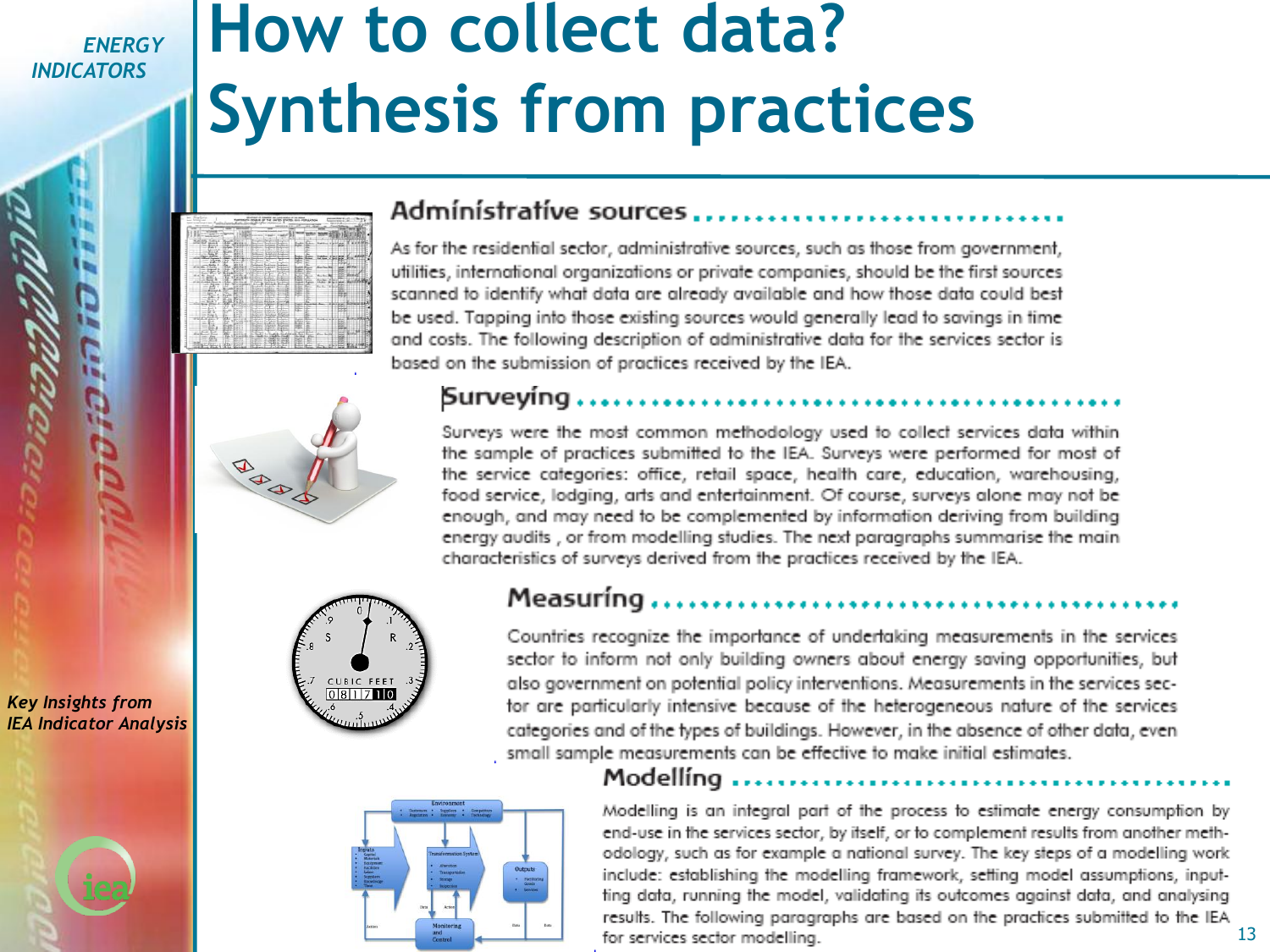*Key Insights from IEA Indicator Analysis*

### **Annex: country practices**

- **A compilation of existing practices from across the world**
	- **listed by end-use sector residential services transport industry**
- **and by methodology group survey measuring modelling administrative**

|                    |                   | Country                                                                                                                                                                                                                                                                                                                                                                                                                                                                                                                           | Hong Kong, China                                                                                                                                                                                                                                                                                             | R/Su/12              |             |  |  |  |  |
|--------------------|-------------------|-----------------------------------------------------------------------------------------------------------------------------------------------------------------------------------------------------------------------------------------------------------------------------------------------------------------------------------------------------------------------------------------------------------------------------------------------------------------------------------------------------------------------------------|--------------------------------------------------------------------------------------------------------------------------------------------------------------------------------------------------------------------------------------------------------------------------------------------------------------|----------------------|-------------|--|--|--|--|
|                    |                   | Organisation                                                                                                                                                                                                                                                                                                                                                                                                                                                                                                                      | <b>Electrical and Mechanical Services Department</b>                                                                                                                                                                                                                                                         |                      |             |  |  |  |  |
| Background         |                   | Name of the survey                                                                                                                                                                                                                                                                                                                                                                                                                                                                                                                | <b>Energy Consumption Survey on Residential Sector</b>                                                                                                                                                                                                                                                       |                      |             |  |  |  |  |
|                    |                   | <b>Survey purpose</b>                                                                                                                                                                                                                                                                                                                                                                                                                                                                                                             | • To determine total household energy consumption<br>. To determine household appliances energy consumption<br>• To collect household appliances diffusion<br>. To collect household energy expenditure<br>. To collect dwelling physical characteristics<br>. To collect household occupant characteristics |                      |             |  |  |  |  |
|                    |                   | Sample design                                                                                                                                                                                                                                                                                                                                                                                                                                                                                                                     | Stratified random sampling approach                                                                                                                                                                                                                                                                          |                      |             |  |  |  |  |
|                    |                   | <b>Sample sources</b>                                                                                                                                                                                                                                                                                                                                                                                                                                                                                                             | National census                                                                                                                                                                                                                                                                                              |                      |             |  |  |  |  |
|                    |                   | <b>Collection methods</b>                                                                                                                                                                                                                                                                                                                                                                                                                                                                                                         | In-house visit                                                                                                                                                                                                                                                                                               |                      |             |  |  |  |  |
|                    |                   | <b>Sample/Population size</b>                                                                                                                                                                                                                                                                                                                                                                                                                                                                                                     | 2 100 / 2 000 000                                                                                                                                                                                                                                                                                            | <b>Response rate</b> | Almost 100% |  |  |  |  |
|                    |                   | Frequency                                                                                                                                                                                                                                                                                                                                                                                                                                                                                                                         | Every three years                                                                                                                                                                                                                                                                                            | Last time surveyed   | 2008        |  |  |  |  |
|                    |                   | Time to complete survey                                                                                                                                                                                                                                                                                                                                                                                                                                                                                                           | 45 minutes                                                                                                                                                                                                                                                                                                   | <b>Mandatory</b>     | No          |  |  |  |  |
| Data collection    |                   | Incentive                                                                                                                                                                                                                                                                                                                                                                                                                                                                                                                         | No incentive                                                                                                                                                                                                                                                                                                 |                      |             |  |  |  |  |
|                    |                   | <b>Survey respondents</b>                                                                                                                                                                                                                                                                                                                                                                                                                                                                                                         | <b>Households</b>                                                                                                                                                                                                                                                                                            |                      |             |  |  |  |  |
|                    |                   | <b>Elements collected</b>                                                                                                                                                                                                                                                                                                                                                                                                                                                                                                         | Dwelling type, dwelling floor greg, building gge, household occupancy, income, number of<br>light fixtures, types of lighting, household energy consumption, information from energy<br>bills, operating behavior of appliances, rating of appliances.                                                       |                      |             |  |  |  |  |
|                    |                   | <b>End-uses collected</b>                                                                                                                                                                                                                                                                                                                                                                                                                                                                                                         | Space cooling, domestic hot water, refrigerators, washing machines, televisions, computers,<br>other small appliances.                                                                                                                                                                                       |                      |             |  |  |  |  |
|                    |                   |                                                                                                                                                                                                                                                                                                                                                                                                                                                                                                                                   |                                                                                                                                                                                                                                                                                                              |                      |             |  |  |  |  |
| Notes and comments |                   | <b>Main challenges</b>                                                                                                                                                                                                                                                                                                                                                                                                                                                                                                            | . Quality of the interviewing staff<br>• Recruiting, training and retaining project staff                                                                                                                                                                                                                    |                      |             |  |  |  |  |
|                    |                   | <b>Possible improvements</b>                                                                                                                                                                                                                                                                                                                                                                                                                                                                                                      | Recruit experienced interviewers, organize training, conduct pilot survey, refine<br>questionnaire, establish hot line with supervisor to provide assistance.                                                                                                                                                |                      |             |  |  |  |  |
|                    | Key best practice | A novel approach was devised to boost the response rate. Instead of one single sample<br>being selected, each "single" sample is supplemented with two neighbouring samples<br>(e.g. units one floor above and one floor below the selected sample). In the event the<br>selected sample fails or is rejected, another sample with similar energy consumption<br>characteristics can be used as supplement. The response rate can be brought to close to<br>100% without seriously distorting the characteristics of the samples. |                                                                                                                                                                                                                                                                                                              |                      |             |  |  |  |  |
|                    |                   | Other documentation                                                                                                                                                                                                                                                                                                                                                                                                                                                                                                               | Available: Survey Report                                                                                                                                                                                                                                                                                     |                      |             |  |  |  |  |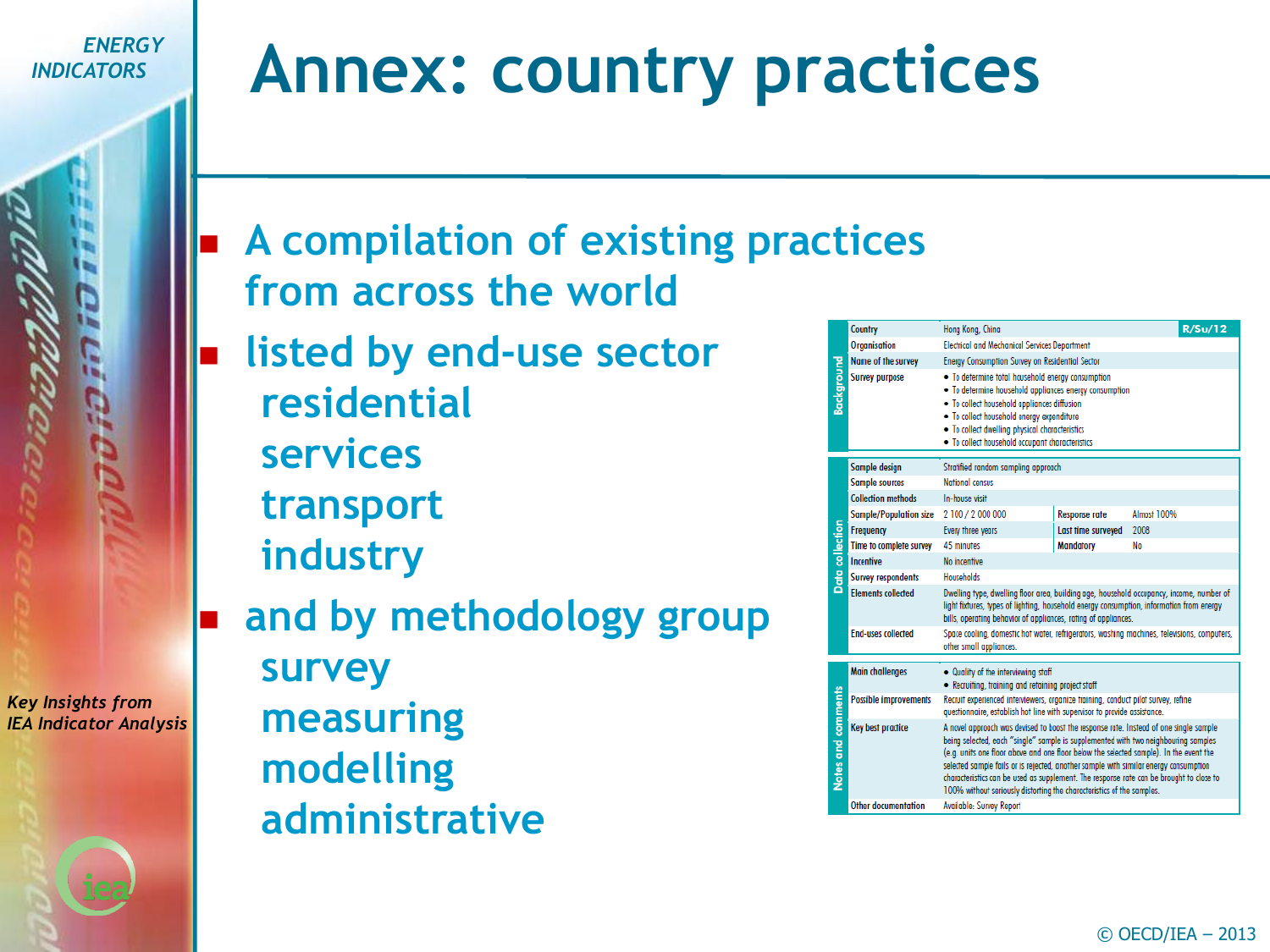## **Questions for discussion**

- For each core chapter (residential, services, industry): what is your overall impression on the content?
- For each core chapter: is there anything major you would like to add or change?
- **Do you have any comments on the proposed pyramids, for each sector and for each end use / subsector?**

*Key Insights from IEA Indicator Analysis* Any other comment?

 $\odot$  OECD/IEA - 2013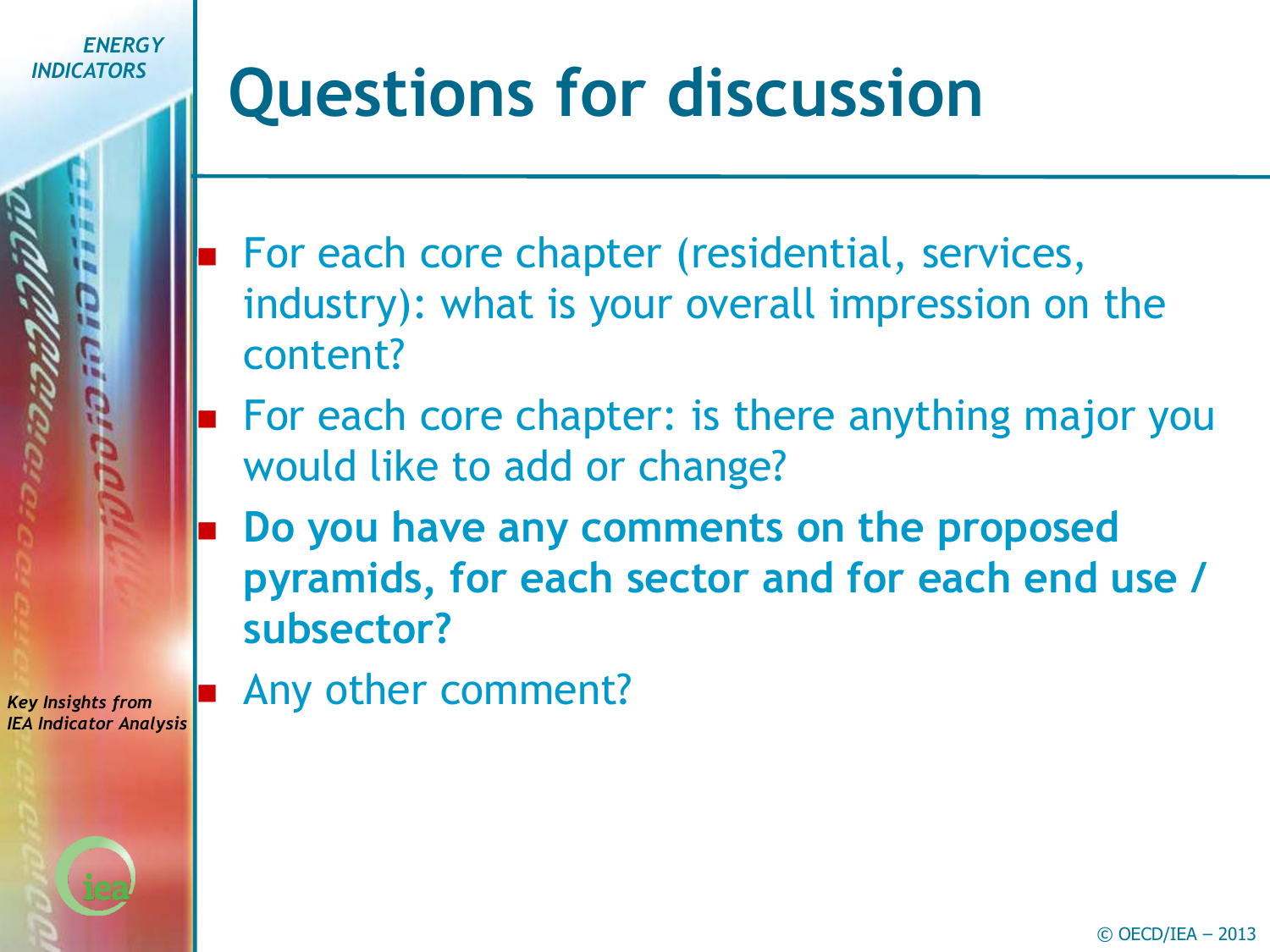*Key Insights from IEA Indicator Analysis*

# **Manual on Analysis of Energy Efficiency Indicators**

### **How to develop and interpret energy efficiency indicators?**

- **Will provide selection of indicators that can be develop at each level of the** *indicators pyramid*
- **Will assess each indicators by providing pros/cons; strength and weakness**
- Will provide methodologies to **quantify savings from energy efficiency**
- Will cover the residential, **services, industry, transport and power sector**

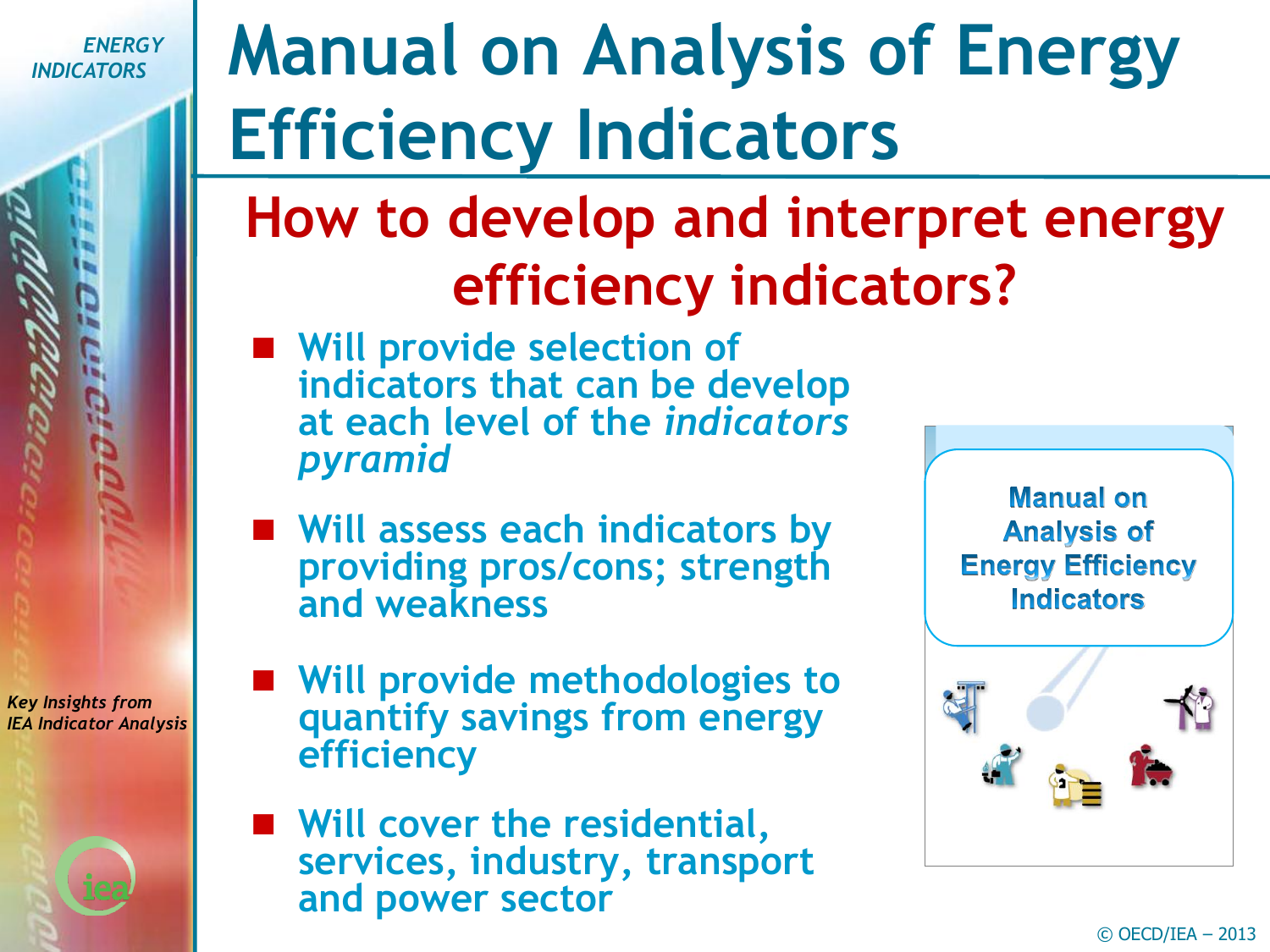### **Targeted Audience**

**Energy analysts** 

**Academia**

**Statisticians**

**Policy-makers**

*Key Insights from IEA Indicator Analysis*

### **In both IEA Member and non-Member countries**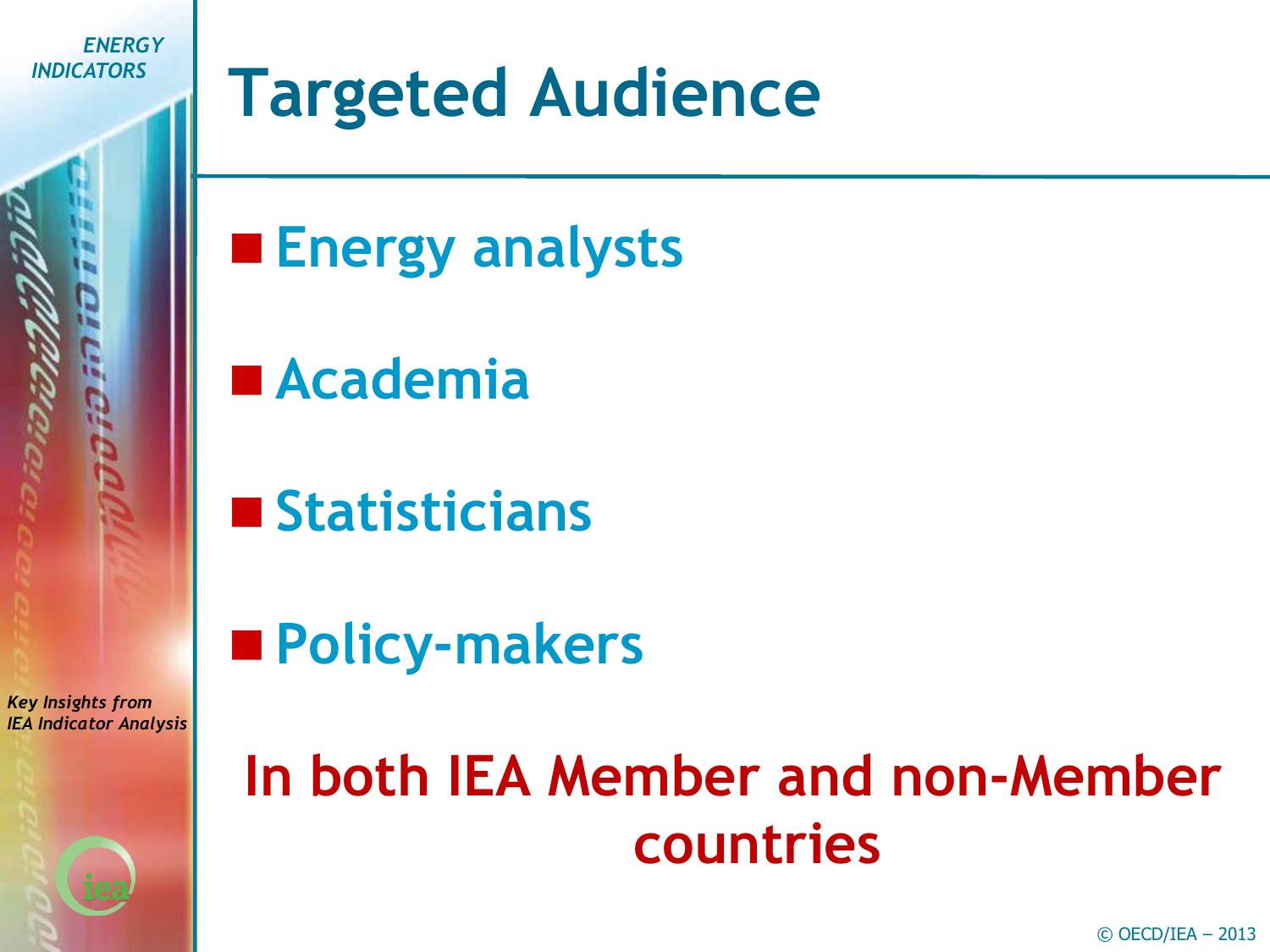### **Structure of the Manual**

### **Introduction**

- **IEA methodology and concept**
- Developing indicators for ...
	- **Residential, services, industry, passenger transport, freight transport and power sector**

### **Annexes**

- **Decomposition methodologies**
- $\bullet$  **Initiatives on the development of energy efficiency indicators**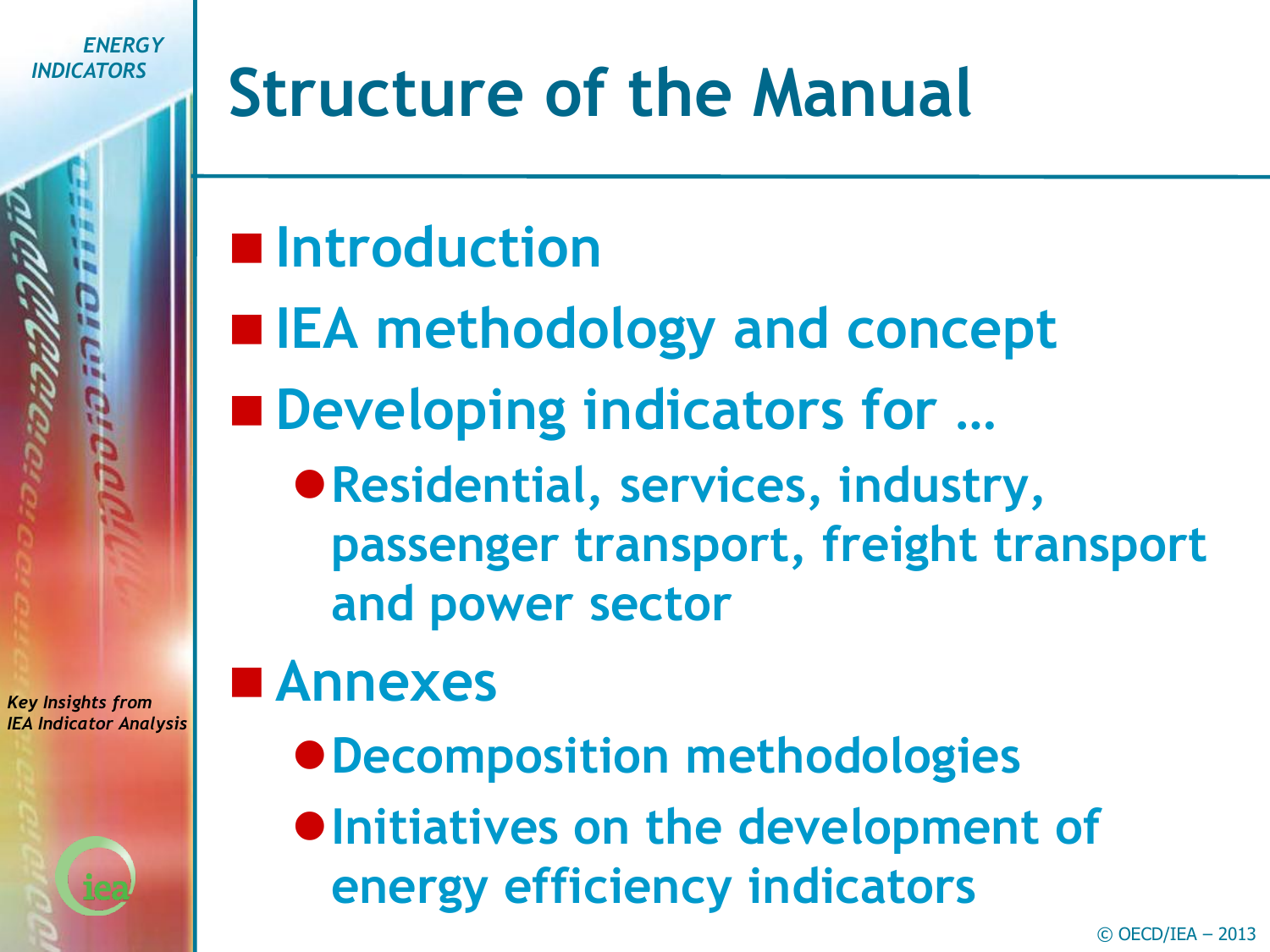# **Structure of end-use chapters**

- **What is driving energy use**
- How energy is used and how it has **evolved recently**
- **How to prioritise development of indicators**
- Development of indicators by level of **the pyramid**

- Additional indicators explaining the **changes in energy consumption**
- Decomposition of changes in **residential energy demand**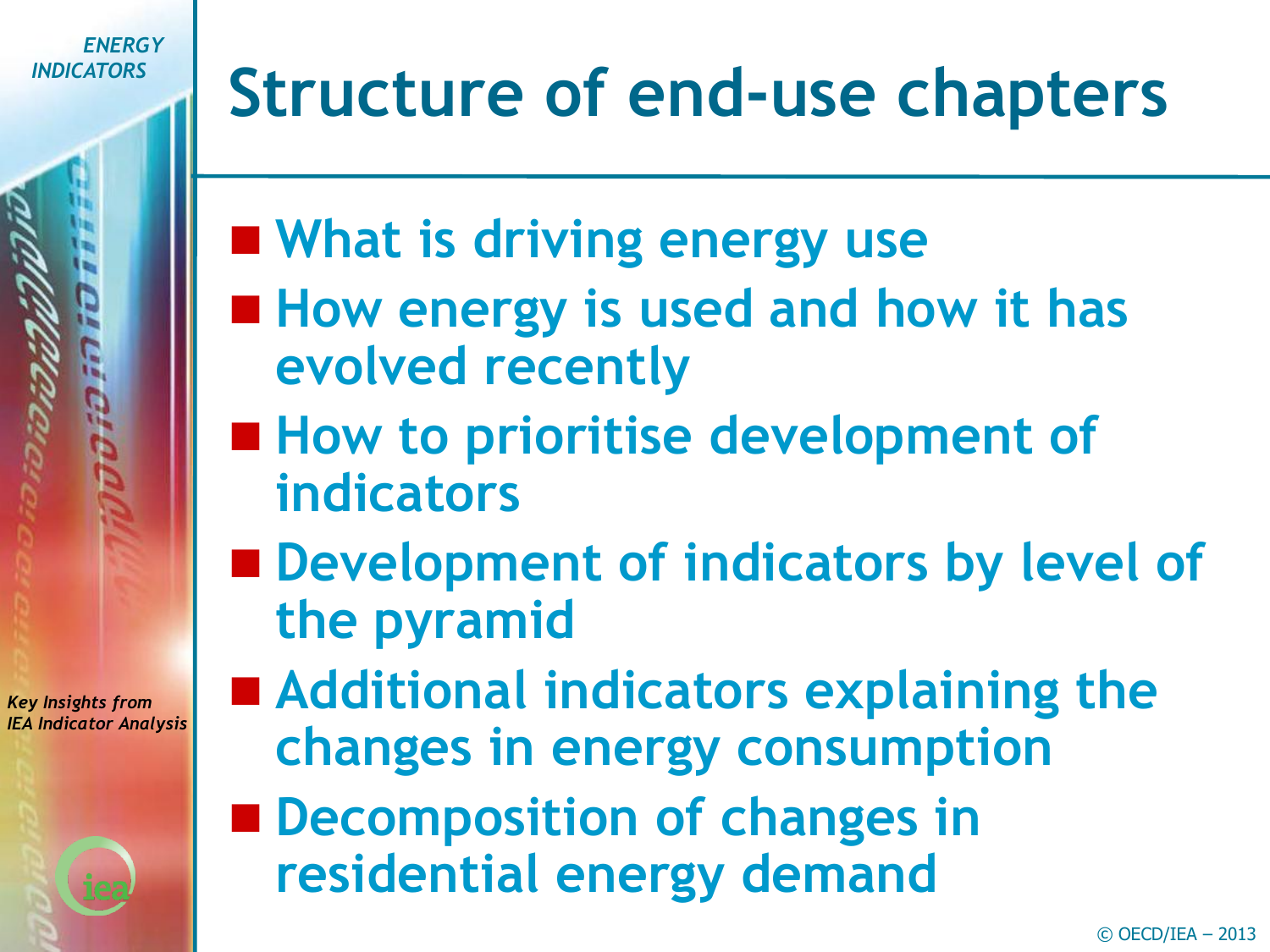### **Country examples**

- **Provide "real-life" examples of indicators**
- Use of indicators in different context
	- **Tracking efficiency improvement (e.g. ODEX, OEE Index, etc)**
	- **Assessing the impact of policies and programmes (e.g. appliances labeling)**
	- **Prioritising areas for immediate actions**

# **energyindicators@iea.org**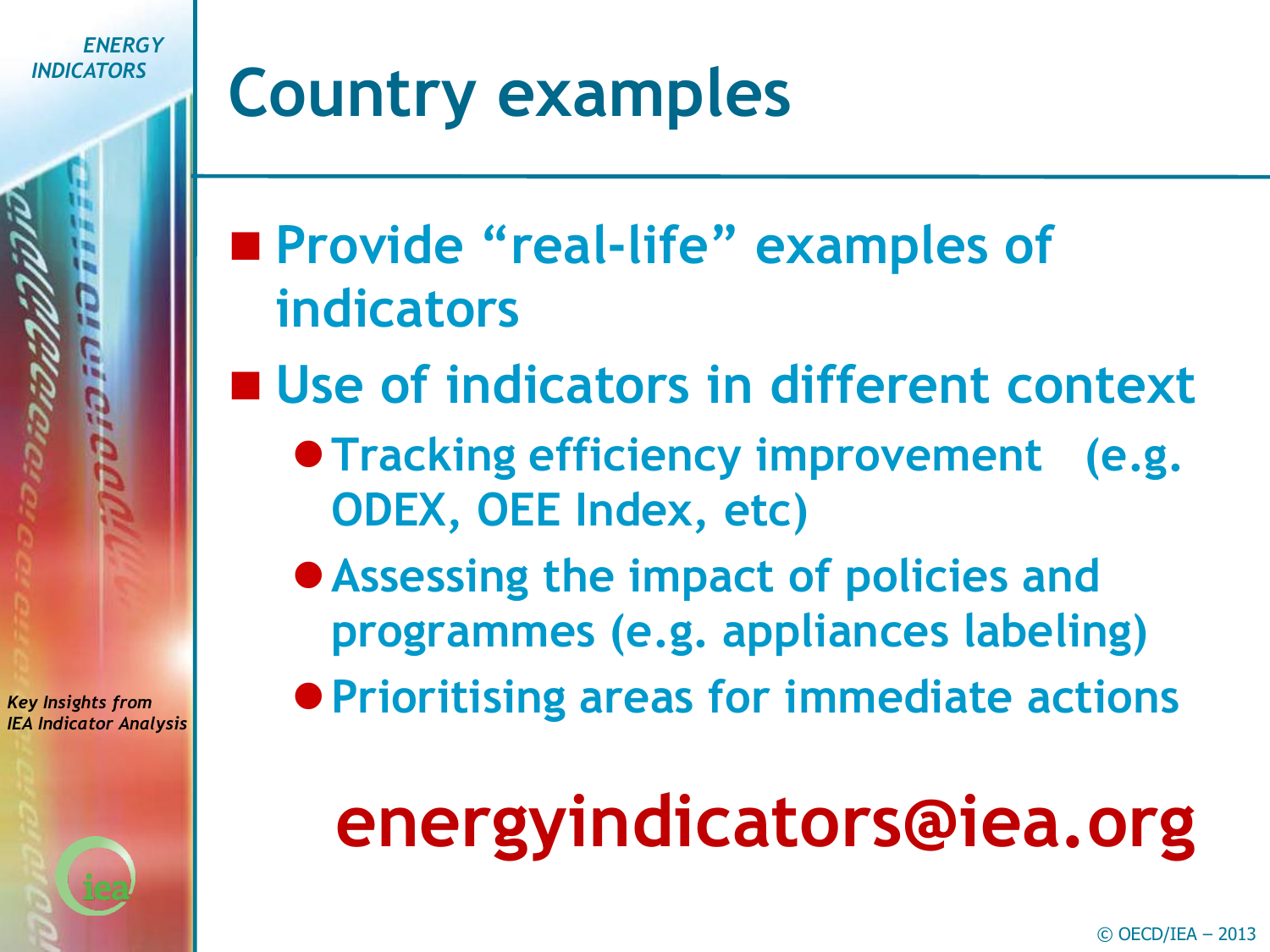practices

### **Efficiency indicators manuals: timeline**

*Key Insights from IEA Indicator Analysis* **Fall 2011**  Launch of survey on **Nov 2012 Workshop** (preliminary findings) **June 2012 Workshop (residential) June 2013 Workshop** (overall drafts) **July 2013 External** review EE develop manual **Fall 2013**  Release of manuals **Thank you! Please contact us at EnergyIndicators@iea.org**

 $©$  OECD/IEA  $-$  2013